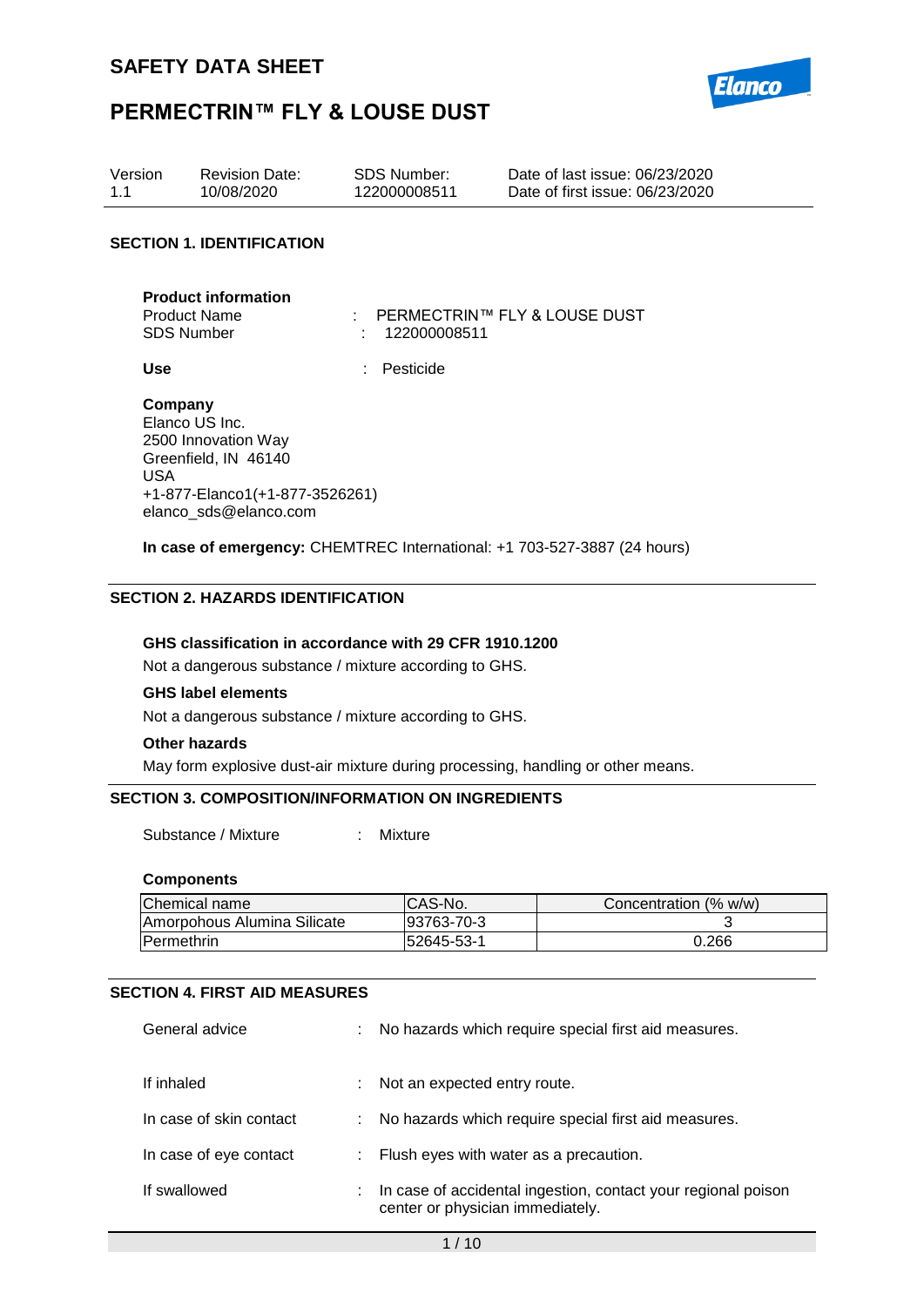

| Version<br>1.1 |                  | <b>Revision Date:</b><br>10/08/2020                    |    | <b>SDS Number:</b><br>122000008511                                           | Date of last issue: 06/23/2020<br>Date of first issue: 06/23/2020 |
|----------------|------------------|--------------------------------------------------------|----|------------------------------------------------------------------------------|-------------------------------------------------------------------|
|                | delayed          | Most important symptoms<br>and effects, both acute and | t. | No information available.                                                    |                                                                   |
|                |                  | Notes to physician                                     |    | No information available.                                                    |                                                                   |
|                |                  | <b>SECTION 5. FIREFIGHTING MEASURES</b>                |    |                                                                              |                                                                   |
|                |                  | Suitable extinguishing media                           |    | bon dioxide.                                                                 | Use water spray, alcohol-resistant foam, dry chemical or car-     |
|                | media            | Unsuitable extinguishing                               |    | None known.                                                                  |                                                                   |
|                | fighting         | Specific hazards during fire-                          | ÷  | Fire may cause evolution of:<br>Carbon monoxide (CO)<br>Carbon dioxide (CO2) |                                                                   |
|                |                  |                                                        |    |                                                                              | Dust can form an explosive mixture in air.                        |
|                |                  | Further information                                    |    | water or the ground water system.                                            | Prevent fire extinguishing water from contaminating surface       |
|                | for firefighters | Special protective equipment :                         |    | Use personal protective equipment.                                           | In the event of fire, wear self-contained breathing apparatus.    |

#### **SECTION 6. ACCIDENTAL RELEASE MEASURES**

| Personal precautions, protec-:<br>tive equipment and emer-<br>gency procedures | Use personal protective equipment.<br>Avoid breathing dust.<br>Avoid dust formation.                                                                                                           |
|--------------------------------------------------------------------------------|------------------------------------------------------------------------------------------------------------------------------------------------------------------------------------------------|
| Methods and materials for<br>containment and cleaning up                       | Contain spillage, and then collect with an electrically protected<br>vacuum cleaner or by wet-brushing and place in container for<br>disposal according to local regulations (see section 13). |

#### **SECTION 7. HANDLING AND STORAGE**

| Advice on protection against<br>fire and explosion | Take measures to prevent the build up of electrostatic charge.<br>Keep away from open flames, hot surfaces and sources of<br>ignition. |
|----------------------------------------------------|----------------------------------------------------------------------------------------------------------------------------------------|
| Advice on safe handling                            | Avoid dust formation.<br>Use with local exhaust ventilation.<br>Avoid contact with skin, eyes and clothing.                            |

#### **SECTION 8. EXPOSURE CONTROLS/PERSONAL PROTECTION**

#### **Components with workplace control parameters**

| ∠omponents<br>onents | ∹-No.<br>ำ<br>ັ | $\cdot$<br>tvpe<br>alut ' | parame-<br>Control | -<br>יי הר<br>ગ્વડાડ |
|----------------------|-----------------|---------------------------|--------------------|----------------------|
|                      |                 |                           |                    |                      |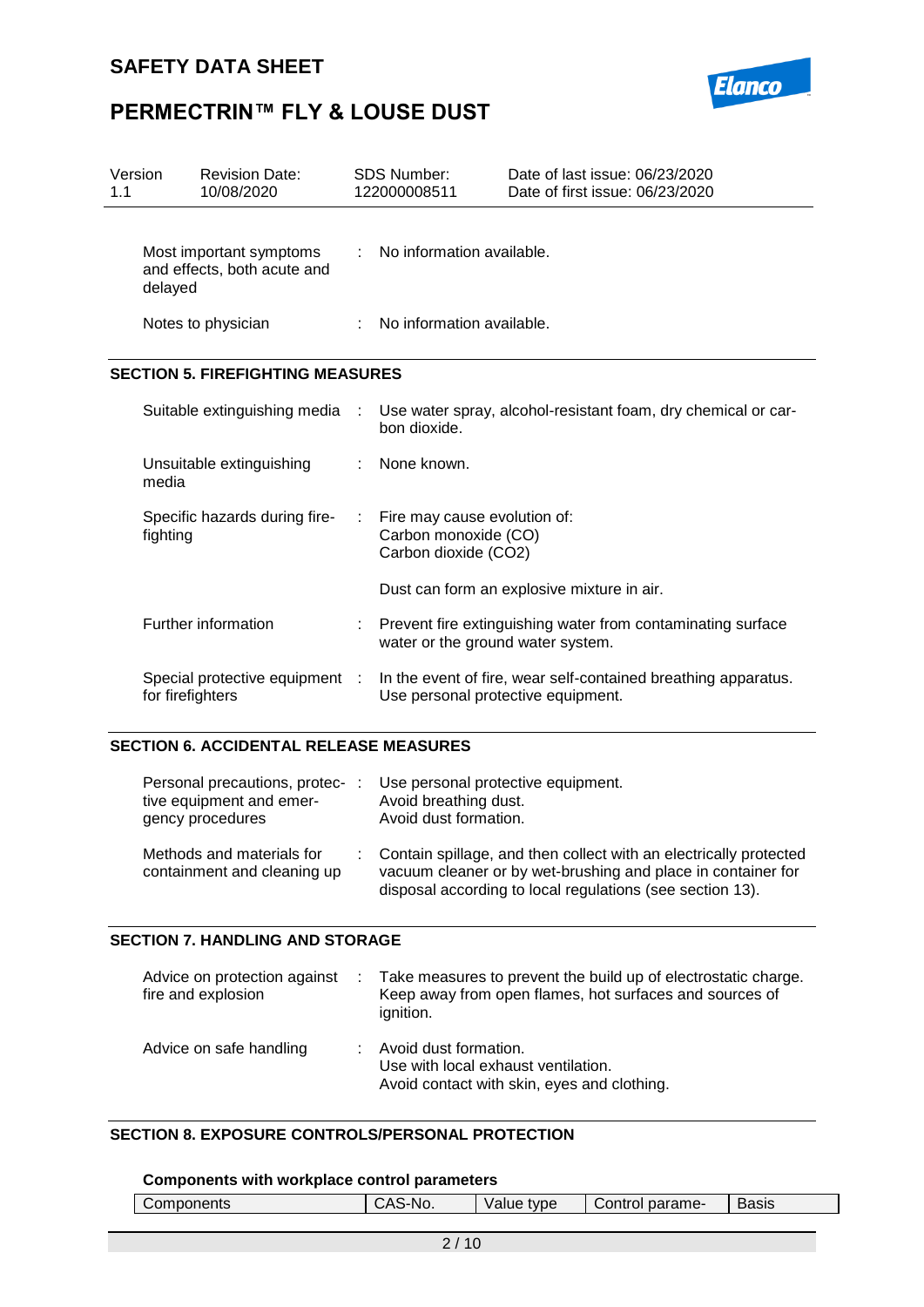### **SAFETY DATA SHEET**



### **PERMECTRIN™ FLY & LOUSE DUST**

| Version    | <b>Revision Date:</b><br>10/08/2020 | SDS Number:<br>122000008511 |                                | Date of last issue: 06/23/2020<br>Date of first issue: 06/23/2020 |                  |
|------------|-------------------------------------|-----------------------------|--------------------------------|-------------------------------------------------------------------|------------------|
|            |                                     |                             |                                |                                                                   |                  |
|            |                                     |                             | (Form of                       | ters / Permissible                                                |                  |
|            |                                     |                             | exposure)                      | concentration                                                     |                  |
|            | Calcium carbonate                   | 471-34-1                    | TWA (Res-                      | $5 \text{ mg/m}^3$                                                | <b>NIOSH REL</b> |
|            |                                     |                             | pirable)                       | (Calcium car-                                                     |                  |
|            |                                     |                             |                                | bonate)                                                           | <b>NIOSH REL</b> |
|            |                                     |                             | TWA (Res-<br>pirable)          | $5 \text{ mg/m}^3$<br>(Calcium car-                               |                  |
|            |                                     |                             |                                | bonate)                                                           |                  |
|            |                                     |                             | TWA (total)                    | 10 mg/m <sup>3</sup>                                              | <b>NIOSH REL</b> |
|            |                                     |                             |                                | (Calcium car-                                                     |                  |
|            |                                     |                             |                                | bonate)                                                           |                  |
|            |                                     |                             | TWA (total)                    | 10 mg/m <sup>3</sup>                                              | <b>NIOSH REL</b> |
|            |                                     |                             |                                | (Calcium car-                                                     |                  |
|            |                                     |                             |                                | bonate)                                                           |                  |
|            |                                     |                             | TWA (Res-                      | $5 \overline{\mathrm{mg}}$ m <sup>3</sup>                         | <b>NIOSH REL</b> |
|            |                                     |                             | pirable)                       | (Calcium car-                                                     |                  |
|            |                                     |                             |                                | bonate)                                                           |                  |
|            |                                     |                             | TWA (Res-                      | $5 \text{ mg/m}^3$                                                | <b>NIOSH REL</b> |
|            |                                     |                             | pirable)                       | (Calcium car-                                                     |                  |
|            |                                     |                             |                                | bonate)                                                           |                  |
|            |                                     |                             | TWA (total)                    | 10 mg/m $3$                                                       | <b>NIOSH REL</b> |
|            |                                     |                             |                                | (Calcium car-                                                     |                  |
|            |                                     |                             |                                | bonate)                                                           |                  |
|            |                                     |                             | TWA (total)                    | $10 \text{ mg/m}^3$                                               | <b>NIOSH REL</b> |
|            |                                     |                             |                                | (Calcium car-                                                     |                  |
|            | Amorpohous Alumina Silicate         | 93763-70-3                  | <b>TWA (Res-</b>               | bonate)<br>$5 \text{ mg/m}^3$                                     | <b>NIOSH REL</b> |
|            |                                     |                             | pirable)                       |                                                                   |                  |
|            |                                     |                             | TWA (Res-                      | $5 \text{ mg/m}^3$                                                | <b>NIOSH REL</b> |
|            |                                     |                             | pirable)                       |                                                                   |                  |
|            |                                     |                             | TWA (total)                    | 10 mg/m $3$                                                       | <b>NIOSH REL</b> |
|            |                                     |                             | TWA (total)                    | $10 \text{ mg/m}^3$                                               | <b>NIOSH REL</b> |
|            |                                     |                             | <b>TWA (Total</b>              | $15 \text{ mg/m}^3$                                               | <b>OSHA P0</b>   |
|            |                                     |                             | dust)                          |                                                                   |                  |
|            |                                     |                             | <b>TWA (Total</b>              | $15 \text{ mg/m}^3$                                               | OSHA P0          |
|            |                                     |                             | dust)                          |                                                                   |                  |
|            |                                     |                             | TWA (respir-                   | $5 \text{ mg/m}^3$                                                | OSHA P0          |
|            |                                     |                             | able dust                      |                                                                   |                  |
|            |                                     |                             | fraction)                      |                                                                   |                  |
|            |                                     |                             | TWA (respir-                   | $5 \text{ mg/m}^3$                                                | OSHA P0          |
|            |                                     |                             | able dust<br>fraction)         |                                                                   |                  |
| Permethrin |                                     | 52645-53-1                  | <b>SUP</b>                     | 10 mg/m $3$                                                       |                  |
|            |                                     |                             |                                |                                                                   |                  |
|            | Personal protective equipment       |                             |                                |                                                                   |                  |
|            | Respiratory protection              |                             | Recommended Filter type:       |                                                                   |                  |
|            |                                     | <b>HEPA</b>                 |                                |                                                                   |                  |
|            |                                     |                             |                                |                                                                   |                  |
|            |                                     |                             |                                |                                                                   |                  |
|            | Hand protection                     |                             |                                |                                                                   |                  |
| Material   |                                     |                             | Baypren, nitrile rubber or PVC | Hand protection: protective gloves for chemicals made of          |                  |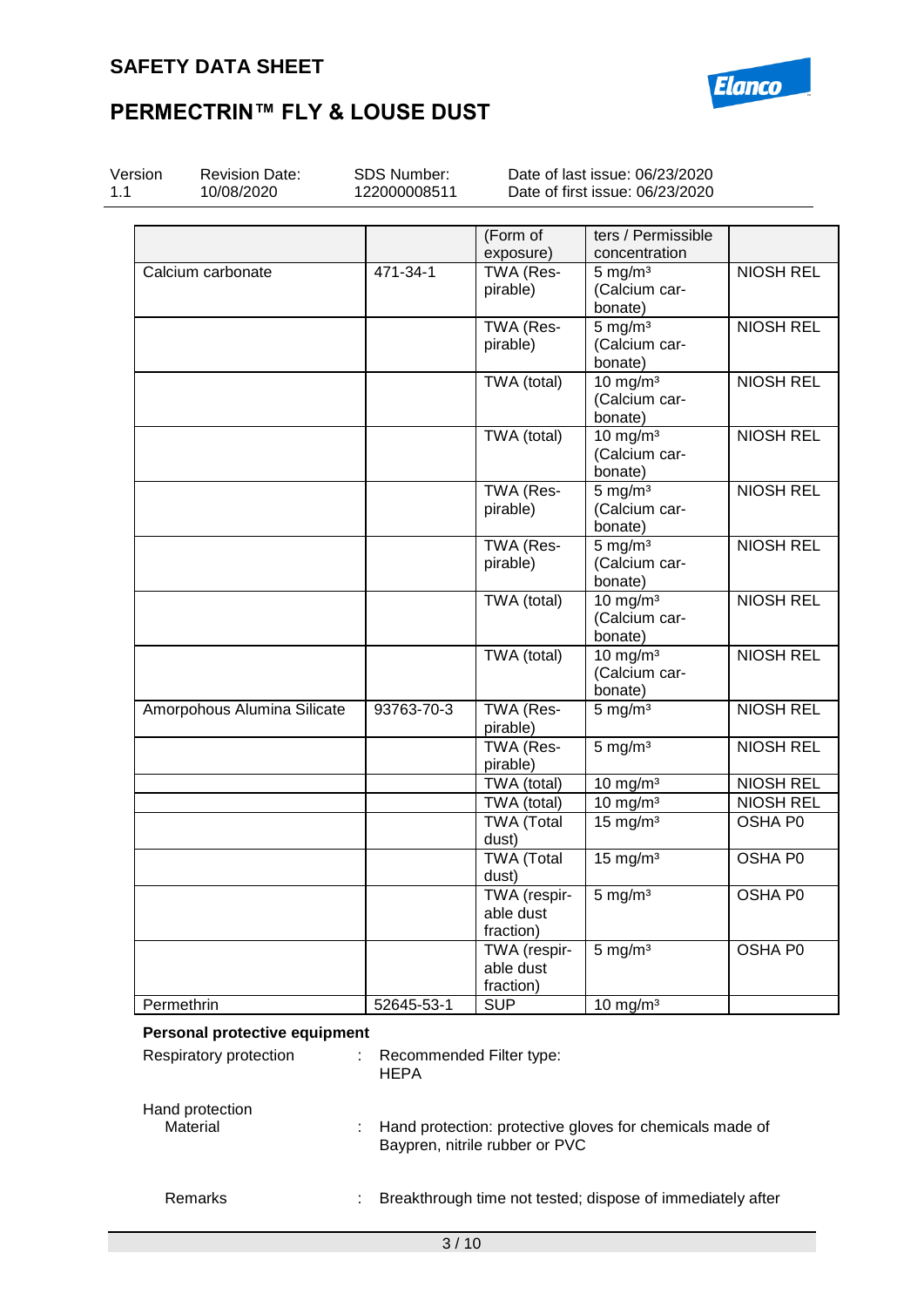

| Version<br>1.1 | <b>Revision Date:</b><br>10/08/2020 | <b>SDS Number:</b><br>122000008511 | Date of last issue: 06/23/2020<br>Date of first issue: 06/23/2020                                                 |
|----------------|-------------------------------------|------------------------------------|-------------------------------------------------------------------------------------------------------------------|
|                |                                     |                                    | contamination. Advice: The gloves should not be reused.                                                           |
|                | Eye protection                      | Safety glasses                     |                                                                                                                   |
|                | Protective measures                 |                                    | Wear suitable protective equipment.                                                                               |
|                | Hygiene measures                    | handling the product.              | Wash hands and face before breaks and immediately after<br>Use protective skin cream before handling the product. |

#### **SECTION 9. PHYSICAL AND CHEMICAL PROPERTIES**

| Appearance                                          |                  | solid                                   |
|-----------------------------------------------------|------------------|-----------------------------------------|
| Colour                                              |                  | off-white, to, grey                     |
| Odour                                               | t                | odourless                               |
| pH                                                  | t                | No data available                       |
| Melting point / range                               | t.               | No data available                       |
| Boiling point/boiling range                         | t.               | No data available                       |
| Flash point                                         | t,               | Not applicable                          |
| Upper explosion limit / Upper<br>flammability limit | $\mathbb{R}^n$ . | No data available                       |
| Lower explosion limit / Lower<br>flammability limit |                  | : No data available                     |
| Vapour pressure                                     | $\ddot{\cdot}$   | Not applicable                          |
| Relative vapour density                             | t.               | Not applicable                          |
| Density                                             | ÷                | 0.898 g/cm <sup>3</sup> (68 °F / 20 °C) |
| Solubility(ies)<br>Water solubility                 | ÷.               | slightly soluble                        |
| Solubility in other solvents                        |                  | : No data available                     |
| Partition coefficient: n-<br>octanol/water          | ÷.               | No data available                       |
| Auto-ignition temperature                           | ÷                | No data available                       |
| Decomposition temperature                           | ÷.               | No data available                       |
| Viscosity<br>Viscosity, dynamic                     | ÷.               | Not applicable                          |
| Viscosity, kinematic                                | t.               | Not applicable                          |
|                                                     |                  |                                         |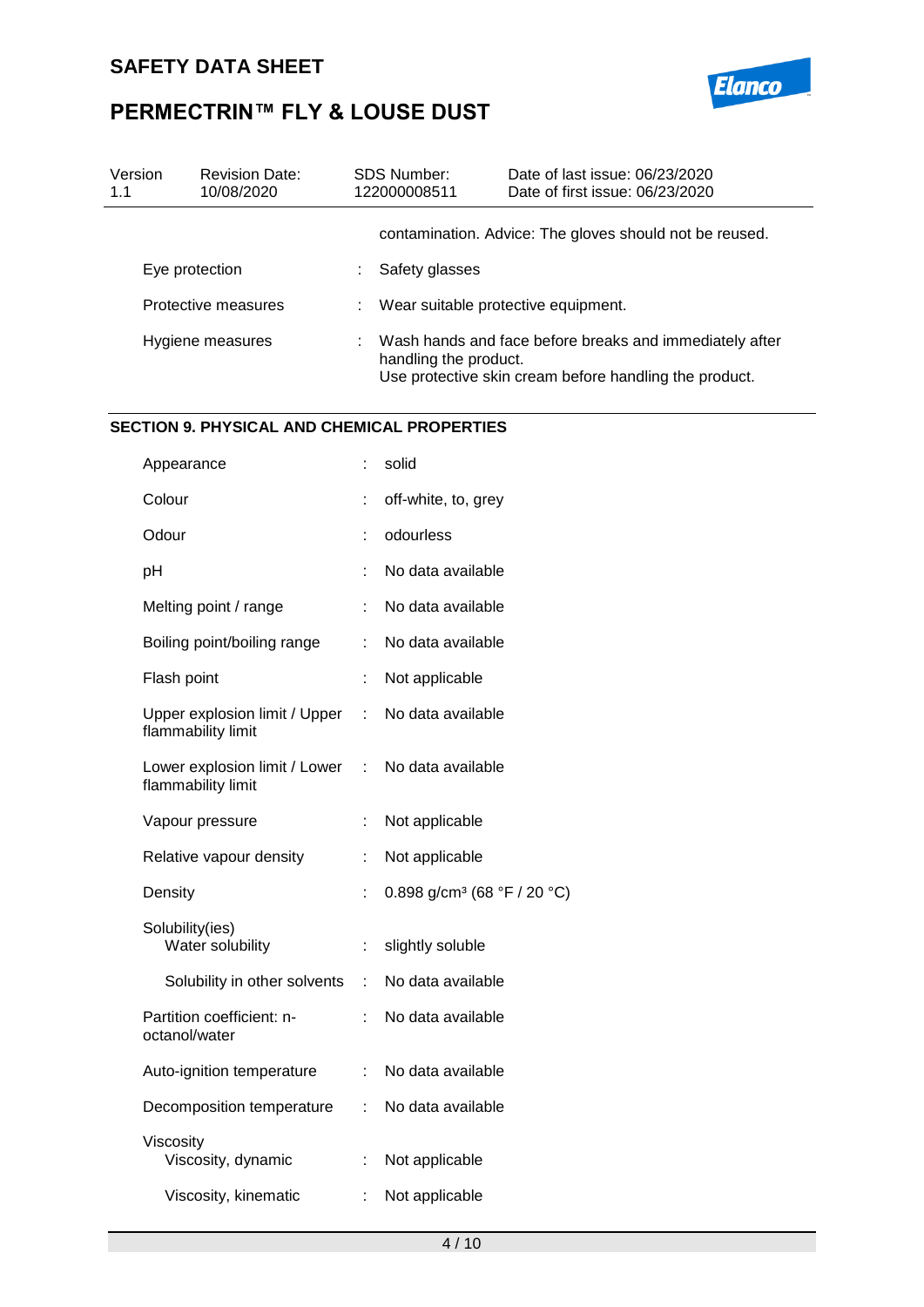### **SAFETY DATA SHEET**



# **PERMECTRIN™ FLY & LOUSE DUST**

| Version<br>1.1 |            | <b>Revision Date:</b><br>10/08/2020         | <b>SDS Number:</b><br>122000008511                      | Date of last issue: 06/23/2020<br>Date of first issue: 06/23/2020 |
|----------------|------------|---------------------------------------------|---------------------------------------------------------|-------------------------------------------------------------------|
|                |            |                                             |                                                         |                                                                   |
|                |            | <b>Explosive properties</b>                 | No statements available.                                |                                                                   |
|                |            | Oxidizing properties                        | No data available                                       |                                                                   |
|                |            | Minimum ignition energy                     | No data available                                       |                                                                   |
|                |            |                                             |                                                         |                                                                   |
|                |            | <b>SECTION 10. STABILITY AND REACTIVITY</b> |                                                         |                                                                   |
|                | Reactivity |                                             | No data available                                       |                                                                   |
|                |            | Chemical stability                          | No data available                                       |                                                                   |
|                | tions      | Possibility of hazardous reac- :            | No data available                                       |                                                                   |
|                |            | Conditions to avoid                         | No data available                                       |                                                                   |
|                |            | Incompatible materials                      | Strong acids<br>Strong bases<br>Strong oxidizing agents |                                                                   |
|                | products   | Hazardous decomposition                     | Carbon monoxide (CO)<br>Carbon dioxide (CO2)            |                                                                   |

#### **SECTION 11. TOXICOLOGICAL INFORMATION**

#### **Acute toxicity**

|  | Product |  |
|--|---------|--|
|  |         |  |

| Acute oral toxicity       | : LD50 (Rat): $3,800$ mg/kg<br>Remarks: Data on active ingredient                    |
|---------------------------|--------------------------------------------------------------------------------------|
| Acute inhalation toxicity | LC50 (Rat): Exposure time: 4 h<br>Remarks: No information available.                 |
| Acute dermal toxicity     | LD50 (Rat): Remarks: No information available.                                       |
| <b>Components:</b>        |                                                                                      |
| <b>Permethrin:</b>        |                                                                                      |
| Acute oral toxicity       | : LD50 (Rat): 430 mg/kg                                                              |
| Acute inhalation toxicity | : $LC50$ (Rat): 2.3 mg/l<br>Exposure time: 4 h<br>Test atmosphere: dust/mist/aerosol |
| Acute dermal toxicity     | LD50 (Rat): $> 2,500$ mg/kg                                                          |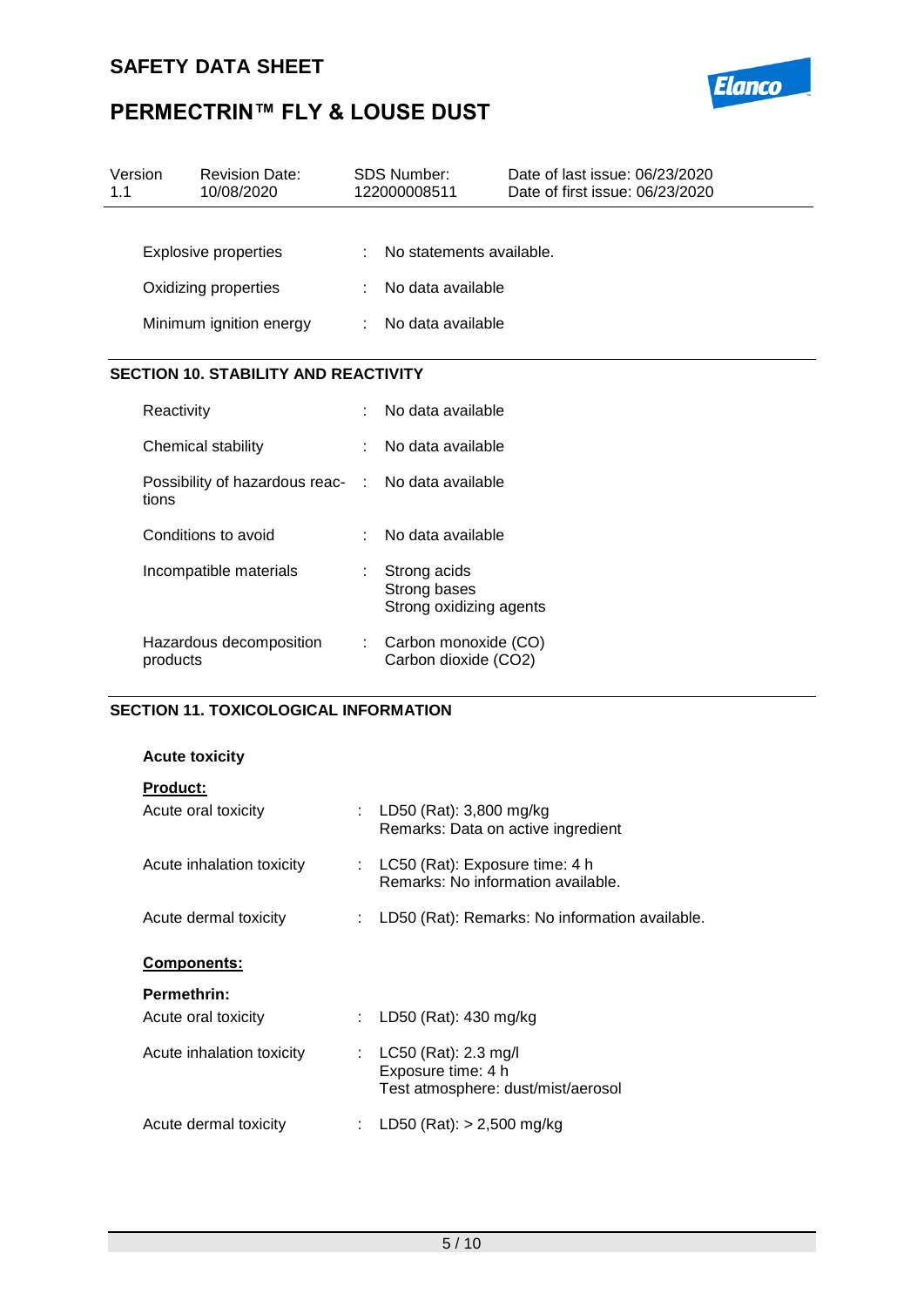

| Version<br>1.1 |                 | <b>Revision Date:</b><br>10/08/2020 |                               | SDS Number:<br>122000008511 | Date of last issue: 06/23/2020<br>Date of first issue: 06/23/2020 |
|----------------|-----------------|-------------------------------------|-------------------------------|-----------------------------|-------------------------------------------------------------------|
|                |                 | <b>Skin corrosion/irritation</b>    |                               |                             |                                                                   |
|                | <b>Product:</b> |                                     |                               |                             |                                                                   |
|                | Species         |                                     | ÷                             | Rabbit                      |                                                                   |
|                | Remarks         |                                     |                               | No data available           |                                                                   |
|                |                 | Components:                         |                               |                             |                                                                   |
|                |                 | <b>Amorpohous Alumina Silicate:</b> |                               |                             |                                                                   |
|                | Remarks         |                                     |                               | matitis.                    | Prolonged skin contact may cause skin irritation and/or der-      |
|                | Permethrin:     |                                     |                               |                             |                                                                   |
|                | Species         |                                     |                               | Rabbit                      |                                                                   |
|                | Result          |                                     |                               | No skin irritation          |                                                                   |
|                |                 | Serious eye damage/eye irritation   |                               |                             |                                                                   |
|                | <b>Product:</b> |                                     |                               |                             |                                                                   |
|                | Species         |                                     | $\mathcal{L}^{\mathcal{L}}$ . | Rabbit                      |                                                                   |
|                | Result          |                                     |                               | Mild eye irritation         |                                                                   |
|                |                 | Components:                         |                               |                             |                                                                   |
|                |                 | <b>Amorpohous Alumina Silicate:</b> |                               |                             |                                                                   |
|                | Remarks         |                                     | ÷.                            |                             | Mechanical irritation of the eyes is possible.                    |
|                |                 | Respiratory or skin sensitisation   |                               |                             |                                                                   |
|                | Product:        |                                     |                               |                             |                                                                   |
|                | Remarks         |                                     |                               | Non-sensitizer              |                                                                   |
|                |                 | <b>Components:</b>                  |                               |                             |                                                                   |
|                |                 |                                     |                               |                             |                                                                   |
|                | Assessment      | <b>Amorpohous Alumina Silicate:</b> |                               |                             | An acute toxic effect is not expected.                            |
|                |                 |                                     |                               |                             |                                                                   |
|                | Permethrin:     |                                     |                               |                             |                                                                   |
|                | Result          |                                     |                               |                             | May cause sensitisation by skin contact.                          |
|                |                 | <b>Components:</b>                  |                               |                             |                                                                   |
|                |                 | <b>Amorpohous Alumina Silicate:</b> |                               |                             |                                                                   |
|                |                 | Repeated dose toxicity -            |                               |                             | : An acute toxic effect is not expected.                          |
|                | Assessment      |                                     |                               |                             |                                                                   |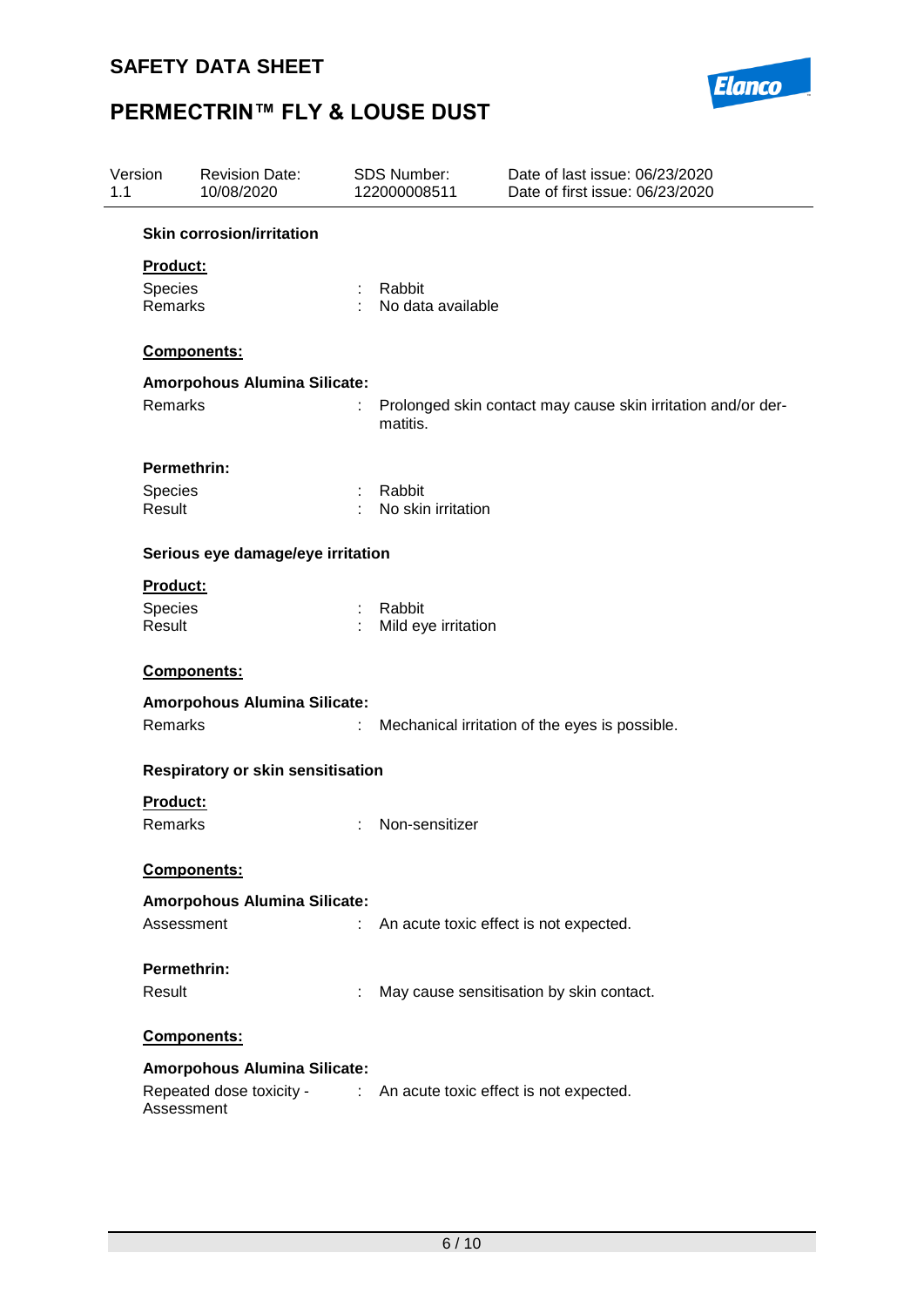

| Version<br>1.1 |                    | <b>Revision Date:</b><br>10/08/2020                       |                                                                                                                                                                                       | <b>SDS Number:</b><br>122000008511                                                                                             | Date of last issue: 06/23/2020<br>Date of first issue: 06/23/2020                                    |
|----------------|--------------------|-----------------------------------------------------------|---------------------------------------------------------------------------------------------------------------------------------------------------------------------------------------|--------------------------------------------------------------------------------------------------------------------------------|------------------------------------------------------------------------------------------------------|
|                |                    | <b>Further information</b>                                |                                                                                                                                                                                       |                                                                                                                                |                                                                                                      |
|                |                    | Components:                                               |                                                                                                                                                                                       |                                                                                                                                |                                                                                                      |
|                |                    | <b>Amorpohous Alumina Silicate:</b>                       |                                                                                                                                                                                       |                                                                                                                                |                                                                                                      |
|                | Remarks            |                                                           |                                                                                                                                                                                       | branes.                                                                                                                        | Inhalation of aerosols may cause irritation to mucous mem-                                           |
|                | Permethrin:        |                                                           |                                                                                                                                                                                       |                                                                                                                                |                                                                                                      |
|                |                    | <b>Pharmaceutic effects</b>                               |                                                                                                                                                                                       |                                                                                                                                |                                                                                                      |
|                | Remarks            |                                                           |                                                                                                                                                                                       | Insecticide                                                                                                                    |                                                                                                      |
|                | Remarks            |                                                           | Cutaneous sensations may occur, such as burning or stinging<br>on the face and mucosae. However, these sensations cause<br>no lesions and are of a transitory nature (max. 24 hours). |                                                                                                                                |                                                                                                      |
|                |                    | <b>SECTION 12. ECOLOGICAL INFORMATION</b>                 |                                                                                                                                                                                       |                                                                                                                                |                                                                                                      |
|                | <b>Ecotoxicity</b> |                                                           |                                                                                                                                                                                       |                                                                                                                                |                                                                                                      |
|                |                    | Components:                                               |                                                                                                                                                                                       |                                                                                                                                |                                                                                                      |
|                |                    | Amorpohous Alumina Silicate:                              |                                                                                                                                                                                       |                                                                                                                                |                                                                                                      |
|                |                    | <b>Ecotoxicology Assessment</b><br>Acute aquatic toxicity | ÷                                                                                                                                                                                     |                                                                                                                                | This product has no known ecotoxicological effects.                                                  |
|                | Permethrin:        |                                                           |                                                                                                                                                                                       |                                                                                                                                |                                                                                                      |
|                |                    | Toxicity to daphnia and other :<br>aquatic invertebrates  |                                                                                                                                                                                       | Exposure time: 48 h                                                                                                            | EC50 (Daphnia magna (Water flea)): 0.00017 mg/l                                                      |
|                | plants             | Toxicity to algae/aquatic                                 | ÷.                                                                                                                                                                                    | EC50: 0.5 mg/l<br>Exposure time: 72 h                                                                                          |                                                                                                      |
|                |                    | <b>Persistence and degradability</b>                      |                                                                                                                                                                                       |                                                                                                                                |                                                                                                      |
|                |                    | Components:                                               |                                                                                                                                                                                       |                                                                                                                                |                                                                                                      |
|                |                    | <b>Amorpohous Alumina Silicate:</b>                       |                                                                                                                                                                                       |                                                                                                                                |                                                                                                      |
|                |                    | Biodegradability                                          | t.                                                                                                                                                                                    |                                                                                                                                | Remarks: The methods for determining biodegradability are<br>not applicable to inorganic substances. |
|                |                    | Stability in water                                        |                                                                                                                                                                                       |                                                                                                                                | Remarks: The product is insoluble and floats on water.                                               |
|                | Permethrin:        |                                                           |                                                                                                                                                                                       |                                                                                                                                |                                                                                                      |
|                |                    | Biodegradability                                          |                                                                                                                                                                                       | Result: Not rapidly biodegradable<br>Biodegradation: 0 %<br>Testing period: 7 d<br>Exposure time: 28 d<br>Kinetic:<br>7 d: 0 % |                                                                                                      |

14 d: 0 %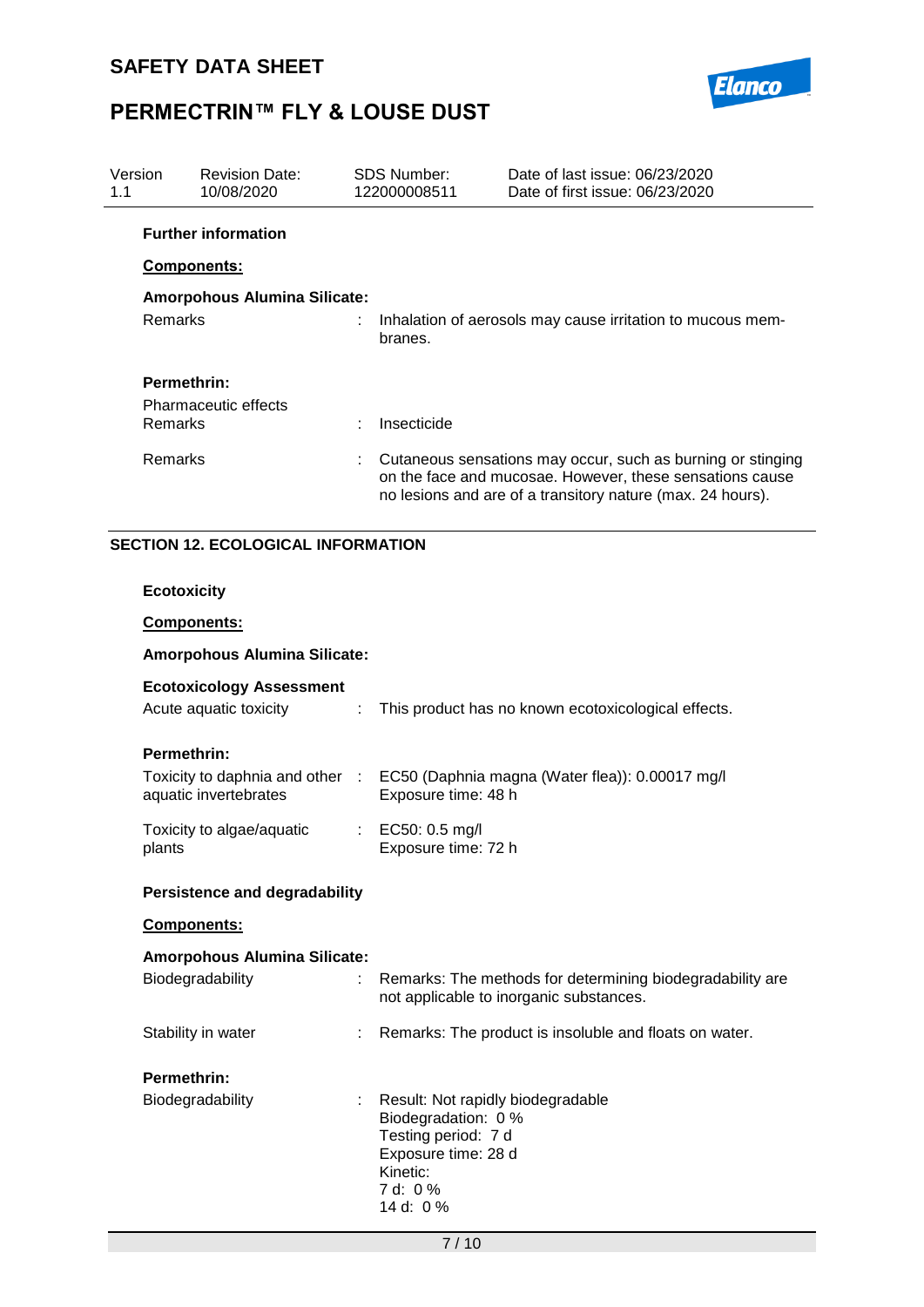

| Version<br>1.1 |                              | <b>Revision Date:</b><br>10/08/2020                            |    | <b>SDS Number:</b><br>122000008511 | Date of last issue: 06/23/2020<br>Date of first issue: 06/23/2020                                                                                                                                                                                                                                                                                                                               |
|----------------|------------------------------|----------------------------------------------------------------|----|------------------------------------|-------------------------------------------------------------------------------------------------------------------------------------------------------------------------------------------------------------------------------------------------------------------------------------------------------------------------------------------------------------------------------------------------|
|                |                              |                                                                |    | 21 d: $0\%$<br>28 d: 0 %           |                                                                                                                                                                                                                                                                                                                                                                                                 |
|                |                              | <b>Bioaccumulative potential</b>                               |    |                                    |                                                                                                                                                                                                                                                                                                                                                                                                 |
|                |                              | Components:                                                    |    |                                    |                                                                                                                                                                                                                                                                                                                                                                                                 |
|                | Permethrin:<br>octanol/water | Partition coefficient: n-                                      |    | log Pow: 5.95                      |                                                                                                                                                                                                                                                                                                                                                                                                 |
|                |                              | <b>Mobility in soil</b><br>No data available                   |    |                                    |                                                                                                                                                                                                                                                                                                                                                                                                 |
|                |                              | <b>Other adverse effects</b>                                   |    |                                    |                                                                                                                                                                                                                                                                                                                                                                                                 |
|                | <b>Product:</b><br>mation    | Additional ecological infor-                                   | ÷. |                                    | No information on ecology is available.                                                                                                                                                                                                                                                                                                                                                         |
|                |                              |                                                                |    |                                    | Do not allow to enter surface waters or groundwater.<br>This product is toxic to fish and aquatic organisms. Do not<br>apply directly to water, or surface/ground water exchange or<br>intertidal areas below the mean high water mark.<br>Apply this product only as specified on the label<br>Do not contaminate surface or ground water by cleaning<br>equipment or disposing of wash water. |
|                |                              | Components:                                                    |    |                                    |                                                                                                                                                                                                                                                                                                                                                                                                 |
|                | assessment                   | <b>Amorpohous Alumina Silicate:</b><br>Results of PBT and vPvB |    | very bioaccumulating (vPvB).       | This substance is not considered to be very persistent and                                                                                                                                                                                                                                                                                                                                      |
|                |                              | <b>SECTION 13. DISPOSAL CONSIDERATIONS</b>                     |    |                                    |                                                                                                                                                                                                                                                                                                                                                                                                 |
|                |                              | <b>Disposal methods</b><br>Waste from residues                 |    |                                    | If discarded in its purchased form, this product would not be a<br>hazardous waste either by listing or by characteristic.<br>However, under RCRA, it is the responsibility of the product<br>user to determine at the time of disposal, whether a material<br>containing the product or derived from the product should be<br>classified as a hazardous waste. (40 CFR 261.20-24)              |
|                |                              |                                                                |    |                                    |                                                                                                                                                                                                                                                                                                                                                                                                 |

#### **SECTION 14. TRANSPORT INFORMATION**

### **International Regulations**

| <b>IATA-DGR</b> |  |
|-----------------|--|
| UN/ID No.       |  |

 $:$  UN 3077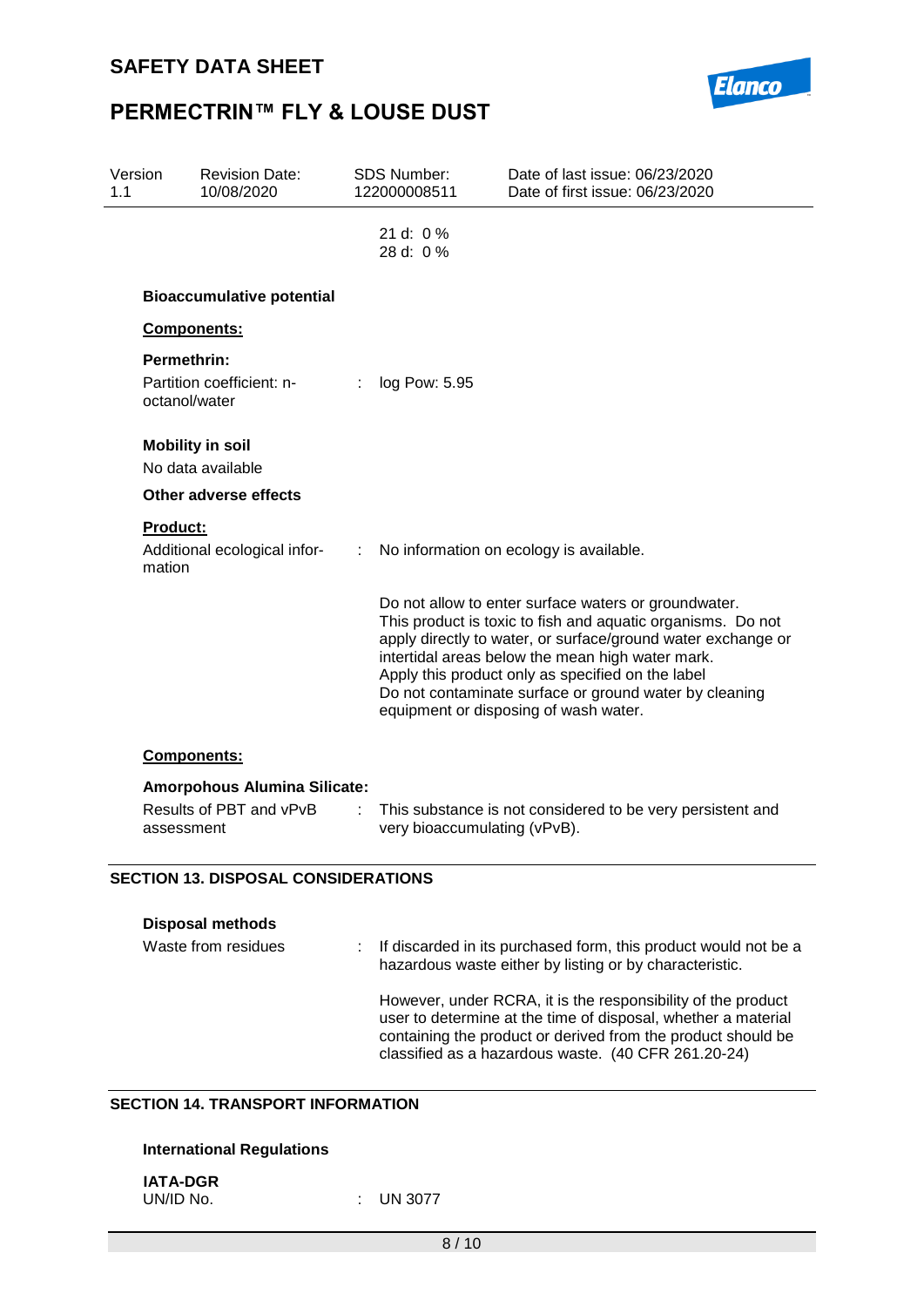

| Version<br>1.1 | <b>Revision Date:</b><br>10/08/2020                           |    | <b>SDS Number:</b><br>122000008511       | Date of last issue: 06/23/2020<br>Date of first issue: 06/23/2020 |
|----------------|---------------------------------------------------------------|----|------------------------------------------|-------------------------------------------------------------------|
|                | Proper shipping name                                          |    | N.O.S.<br>(PERMETHRIN)                   | : ENVIRONMENTALLY HAZARDOUS SUBSTANCE, SOLID,                     |
|                | Class<br>Packing group<br>Labels<br>Environmentally hazardous | ÷. | 9<br>Ш<br>9<br>yes                       |                                                                   |
|                | <b>IMDG-Code</b><br>UN number<br>Proper shipping name         | t. | <b>UN 3077</b><br>N.O.S.<br>(PERMETHRIN) | ENVIRONMENTALLY HAZARDOUS SUBSTANCE, SOLID,                       |
|                | Class<br>Packing group<br>Labels<br>Marine pollutant          | ٠. | 9<br>Ш<br>9<br>yes                       |                                                                   |

#### **Transport in bulk according to Annex II of MARPOL 73/78 and the IBC Code**

Not applicable for product as supplied.

#### **National Regulations**

#### **49 CFR**

Not regulated as a dangerous good

#### **Special precautions for user**

The transport classification(s) provided herein are for informational purposes only, and solely based upon the properties of the unpackaged material as it is described within this Safety Data Sheet. Transportation classifications may vary by mode of transportation, package sizes, and variations in regional or country regulations.

#### **SECTION 15. REGULATORY INFORMATION**

| <b>International Regulations</b>                     |                  |
|------------------------------------------------------|------------------|
| Montreal Protocol (Ozone Depleting Substances)       | : Not applicable |
| Rotterdam Convention (Prior Informed Consent)        | : Not applicable |
| Stockholm Convention (Persistent Organic Pollutants) | : Not applicable |

# **The components of this product are reported in the following inventories:**

### TSCA : Not On TSCA Inventory

### **TSCA list**

No substances are subject to a Significant New Use Rule.

No substances are subject to TSCA 12(b) export notification requirements.